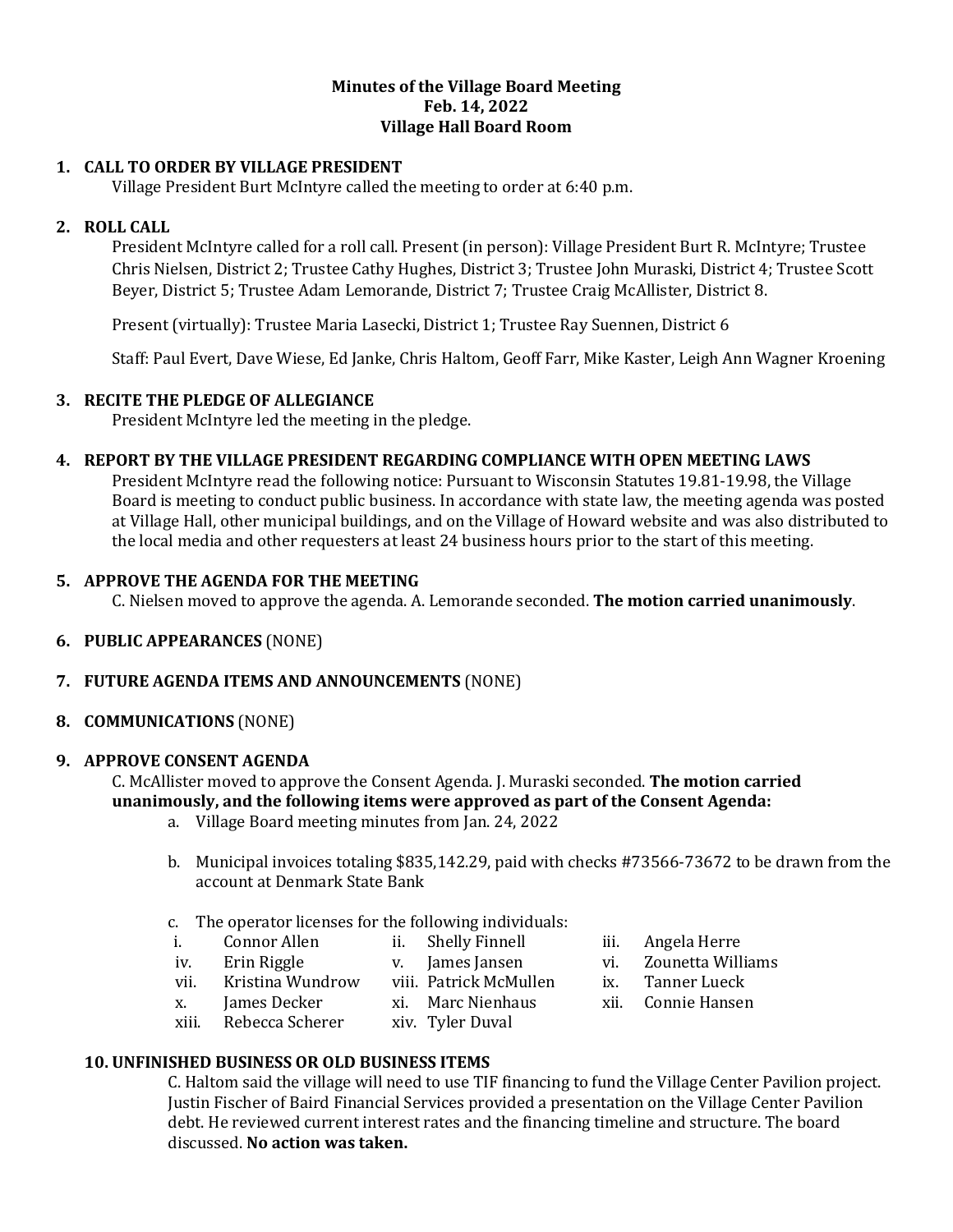## **11. NEW BUSINESS ITEMS**

**a. Review and take action on the purchase of a mini excavator**

G. Farr reviewed the cost and proposed use for a used excavator. A. Lemorande moved to approve the purchase of a used JD85G excavator from Brooks Tractor for \$87,085. C. Hughes seconded. **The motion carried unanimously.** 

## **b. Review and take action on the purchase of a Lowboy trailer**

G. Farr reviewed the cost and proposed use for a new lowboy trailer. C. Hughes moved to approve the purchase of a new lowboy trailer from Kaufman Trailers for \$67,875. S. Beyer seconded. **The motion carried unanimously.** 

# **c. Review and take action on Ordinance 2022-03, amending Sec. 34-209 of the village parking regulations**

G. Farr explained that inside curved areas on the north end of Taylor Street and heavier traffic flows make parking hazardous in certain parts of the street. Patty Schneider, 1091 N. Taylor St., said she lives across the street from one of the curves. She said the parking, congestion, and speed issues are a concern; however, she would only like parking limited at certain times of the day. She said the biggest problems are when the school buses pick up and drop off, so a parking ban would be useful during the school/workday but would create more problems for residents in the evenings and on weekends. The board discussed. A. Lemorande moved to approve Ordinance 2022-03, prohibiting parking at all times on portions of Taylor Street and Melody Drive. R. Suennen seconded. **The motion carried unanimously.** 

# **d. Review and take action on awarding the 2022 crack seal contract to American Pavement Solutions for \$19,211.92**

G. Farr reviewed the bids for the 2022 crack seal contract. C. McAllister moved to award the 2022 crack seal contract to American Pavement Solutions for \$19,211.92, contingent on Attorney review of the contracts. J. Muraski seconded. **The motion carried unanimously.** 

# **e. Review and take action on a proposal to contract with Mach IV for design services for the Rouse Point Subdivision not to exceed \$67,400**

M. Kaster reviewed the need to contract engineering services due to the volume of project work currently facing his department. C. Nielsen moved to approve awarding the Rouse Pointe Subdivision design services to Mach IV engineering at a cost not to exceed \$67,400. C. Hughes seconded. **The motion carried unanimously.**

**f. Review and take action on a request from the Oneida Nation for a letter concurring that both Tribal and English language be displayed on signage in the village and the Oneida Reservation**

B. McIntyre reviewed the letter he received from the Oneida Nation requesting dual language signage at CTY FF and USH 29. He said the tribe is willing to pay for the sign and the costs to maintain it. The board discussed. R. Suennen moved to approve sending a letter to the Oneida Nation and WisDOT agreeing that both languages be displayed on signage in the specific proposed location as presented. C. Hughes seconded. **The motion carried unanimously.**

## **12. REPORTS OF VILLAGE OFFICIALS**

**a.** C. Haltom provided the unaudited Dec. 31, 2021 financial report for the General Fund, Howard Commons Apartment Complex, and the three utilities. The board discussed. **No action was taken.**